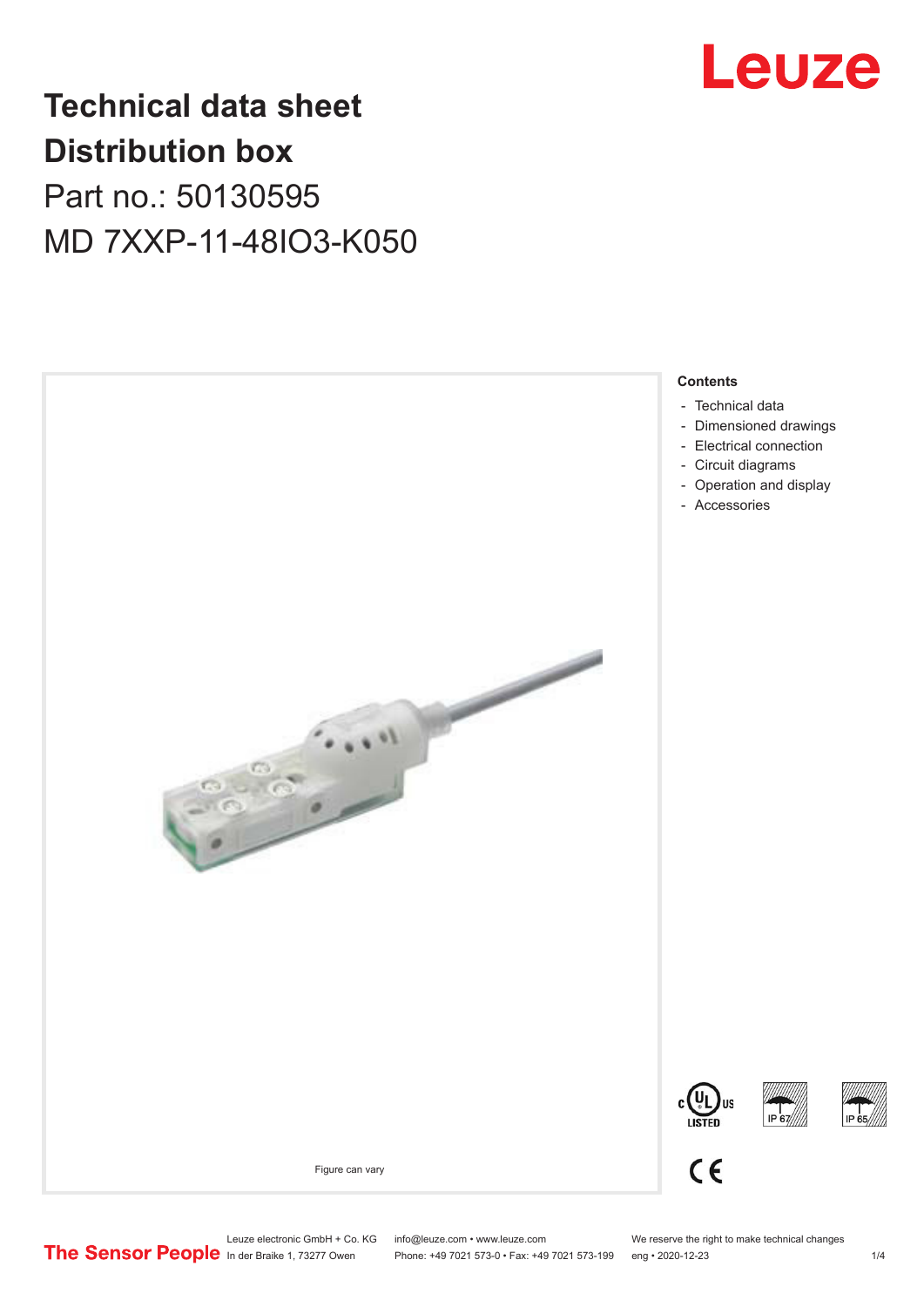#### <span id="page-1-0"></span>**Technical data**

# Leuze

#### **Electrical data**

| Switching signal                     | <b>PNP</b> |
|--------------------------------------|------------|
| Performance data                     |            |
| <b>Total current</b>                 | 10A        |
| Input data logic                     |            |
| Nominal input voltage U <sub>N</sub> | 24 V DC    |
|                                      |            |

#### **Connection**

| <b>Master connection</b>            |                                                                                                                                                                                                                                |
|-------------------------------------|--------------------------------------------------------------------------------------------------------------------------------------------------------------------------------------------------------------------------------|
| <b>Type of connection</b>           | Cable                                                                                                                                                                                                                          |
| <b>Function</b>                     | Connection to the control                                                                                                                                                                                                      |
| Cable length                        | 5,000 mm                                                                                                                                                                                                                       |
|                                     |                                                                                                                                                                                                                                |
| <b>Cable properties</b>             |                                                                                                                                                                                                                                |
| Number of conductors                | 3 Piece(s)                                                                                                                                                                                                                     |
| Wire cross section                  | $2 \times 0.75$ mm <sup>2</sup>                                                                                                                                                                                                |
|                                     | $8 \times 0.34$ mm <sup>2</sup>                                                                                                                                                                                                |
| <b>AWG</b>                          | 22                                                                                                                                                                                                                             |
| Sheathing color                     | Gray                                                                                                                                                                                                                           |
| <b>Shielded</b>                     | <b>No</b>                                                                                                                                                                                                                      |
| Silicone-free                       | <b>No</b>                                                                                                                                                                                                                      |
| Cable design                        | Connection cable (open on one end)                                                                                                                                                                                             |
| Cable diameter (external)           | 86 mm                                                                                                                                                                                                                          |
| <b>Cable length</b>                 | 5.000 mm                                                                                                                                                                                                                       |
| <b>Sheathing material</b>           | <b>PUR</b>                                                                                                                                                                                                                     |
| Wire insulation                     | <b>PVC</b>                                                                                                                                                                                                                     |
| <b>Traverse rate</b>                | Max. 2m/s with horiz. traverse path of<br>5m and max. acceleration of 10m/s <sup>2</sup>                                                                                                                                       |
| Suitability for drag chains         | Yes                                                                                                                                                                                                                            |
| Resistance of the outer sheathing   | Hydrolysis and microbe resistant, good<br>oil, gasoline and chemical resistance in<br>accordance with VDE 0472 part 803 test<br>B, flame retardant in accordance with UL<br>1581 VW1 / CSA FT1 / IEC 60332-1,<br>IEC 60332-2-2 |
| <b>Distribution box connections</b> |                                                                                                                                                                                                                                |

| <b>Number of connections</b>   | 4 Piece(s)  |
|--------------------------------|-------------|
| <b>Thread size</b>             | M8          |
| No. of pins                    | $3 - pin$   |
| Encoding                       | A-coded     |
| <b>Type</b>                    | Female      |
| <b>Material</b>                | Plastic     |
| <b>Material of O-ring seal</b> | <b>TPU</b>  |
| <b>Material of contacts</b>    | Gold-plated |
| Operating current per contact  | 2A          |

| <b>Mechanical data</b>                |                          |
|---------------------------------------|--------------------------|
| Design                                | Cubic                    |
| Dimension (W x H x L)                 | 30 mm x 35 mm x 96 mm    |
| <b>Housing material</b>               | Plastic                  |
| Net weight                            | 502 g                    |
| <b>Screw tightening torque</b>        | 0 N·m                    |
| <b>Bending cycles</b>                 | 2,000,000 Piece(s)       |
| Bending radius, flexible laying, min. | Min. 12 x cable diameter |
| <b>Operation and display</b>          |                          |
| Type of display                       | LED                      |
| <b>Environmental data</b>             |                          |
| Ambient temperature, operation        | $-570 °C$                |
| <b>Certifications</b>                 |                          |
| Degree of protection                  | IP 65                    |
|                                       | IP 67                    |
| <b>Certifications</b>                 | c UL US                  |
| <b>Classification</b>                 |                          |
| <b>Customs tariff number</b>          | 85444290                 |
| eCl@ss 5.1.4                          | 27279201                 |
| eCl@ss 8.0                            | 27279219                 |
| eCl@ss 9.0                            | 27440108                 |
| eCl@ss 10.0                           | 27440108                 |
| eCl@ss 11.0                           | 27440108                 |
| <b>ETIM 5.0</b>                       | EC002585                 |
| <b>ETIM 6.0</b>                       | EC002585                 |

**ETIM 7.0** EC002585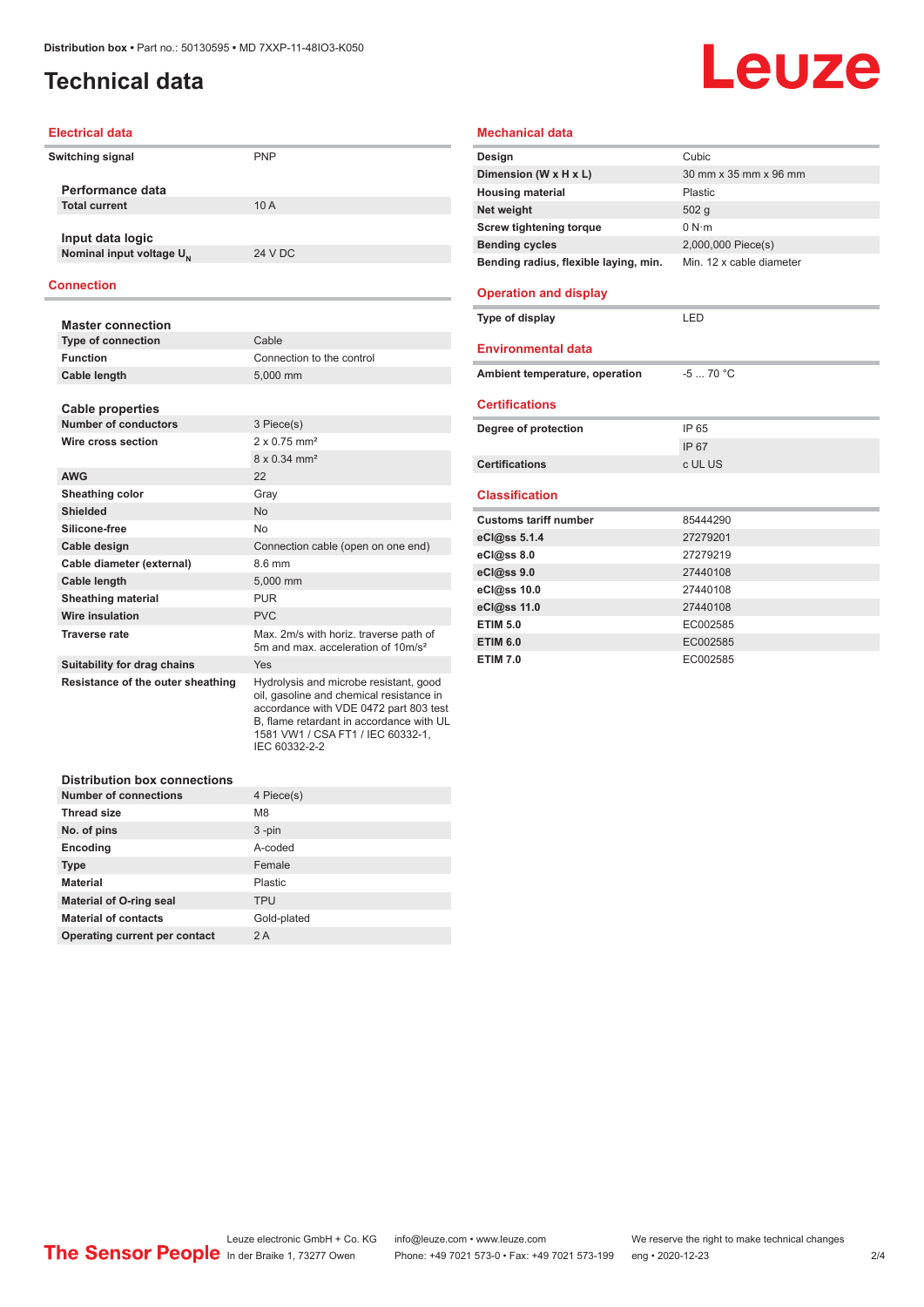#### <span id="page-2-0"></span>**Dimensioned drawings**

All dimensions in millimeters





### **Electrical connection**

**Connection 1**

| A consideration and con- | A considerable to a constitution of the second construction of the second construction of the second construction of the second construction of the second construction of the second construction of the second construction |
|--------------------------|-------------------------------------------------------------------------------------------------------------------------------------------------------------------------------------------------------------------------------|
| Number of conductors     | 3-wire                                                                                                                                                                                                                        |
| Type of connection       | Cable                                                                                                                                                                                                                         |
|                          |                                                                                                                                                                                                                               |

| <b>Conductor color</b> | <b>Conductor assignment</b> |
|------------------------|-----------------------------|
| <b>Brown</b>           |                             |
| <b>Blue</b>            | $\overline{\phantom{a}}$    |
| White                  | S1                          |
|                        |                             |